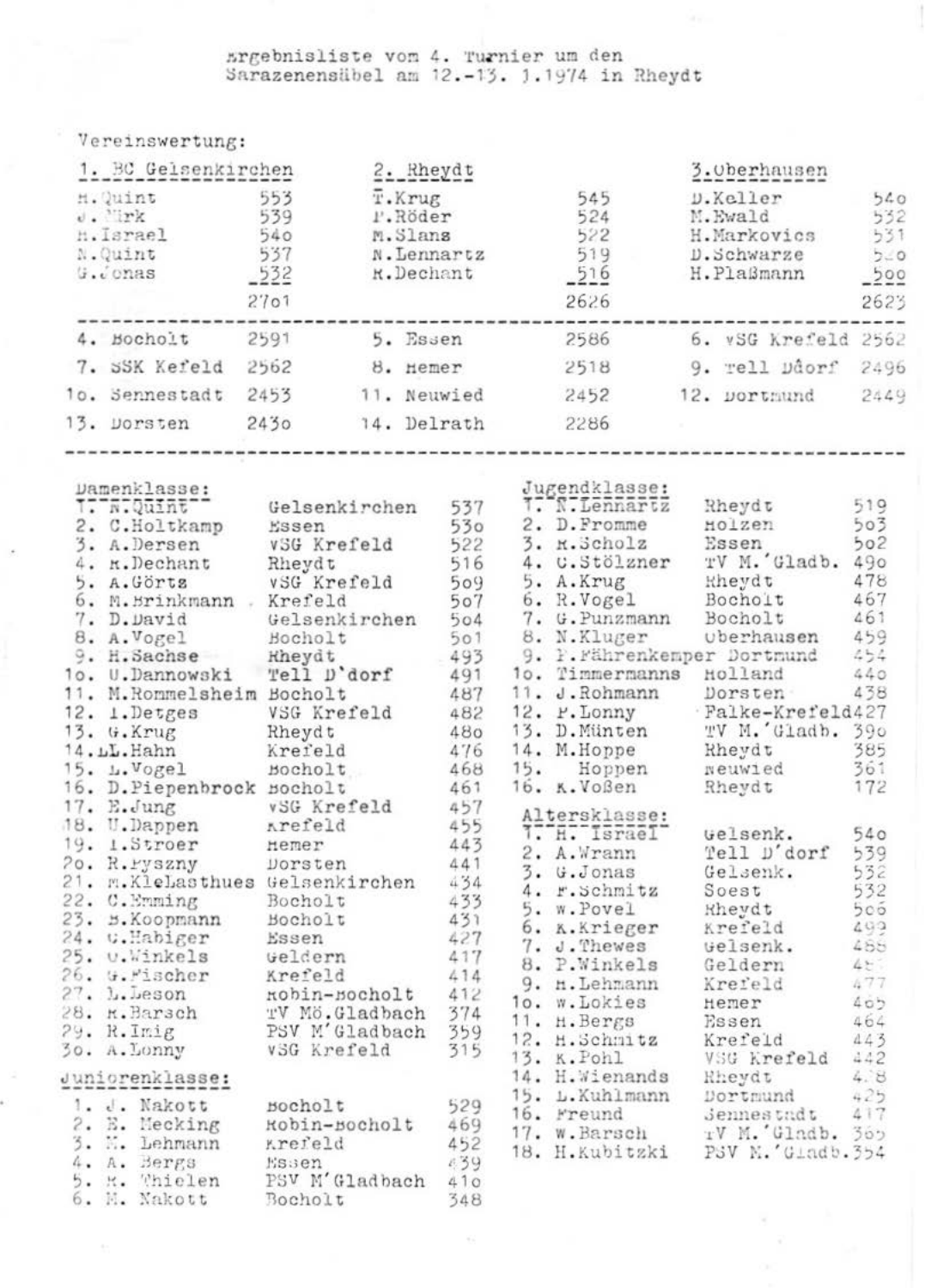## chüttenklasses

| 1. H. Quint                               |                                                                                                                                                                                                                                                                                                        |     | welsenkirchen 553 65. H. Piepenbrock                                                              | Bocholt           | 465  |
|-------------------------------------------|--------------------------------------------------------------------------------------------------------------------------------------------------------------------------------------------------------------------------------------------------------------------------------------------------------|-----|---------------------------------------------------------------------------------------------------|-------------------|------|
| 2. n.Schöne-                              | Hemer                                                                                                                                                                                                                                                                                                  |     | 551 66. Н. порре                                                                                  | Rheydt            | 465  |
| 3. A.Dappen                               | Arefeld                                                                                                                                                                                                                                                                                                |     | 547 67. F. Fuchs                                                                                  | Bocholt           | 463  |
| 4. K.nelling                              | Ahlen                                                                                                                                                                                                                                                                                                  |     | 547 68. R.Schwarze                                                                                | Oberhausen        | 403  |
| 5. T.Krug                                 | sheet<br>Sasen<br>Regist<br>Sasen<br>Sasen<br>Sasen<br>Sasen<br>Sasen<br>Sasen<br>Sasen<br>Sasen<br>Sasen<br>Sasen<br>Sasen<br>Sasen<br>Sasen<br>Sasen<br>Sasen<br>Sasen<br>Sasen<br>Sasen<br>Sasen<br>Sasen<br>Sasen<br>Sasen<br>Sasen<br>Sasen<br>Sasen<br>Sasen<br>Sasen<br>Sasen<br>Sase<br>kheydt |     |                                                                                                   | Gelsenkir.        | 461  |
| 6. B. Scholz                              |                                                                                                                                                                                                                                                                                                        |     |                                                                                                   | Krefeld           | 461  |
| 7. D.Keller                               |                                                                                                                                                                                                                                                                                                        |     |                                                                                                   | Sennestadt        | 457  |
| S. J.Türk                                 |                                                                                                                                                                                                                                                                                                        |     |                                                                                                   | Sennestadt        | 455  |
| 9. W.Sander                               |                                                                                                                                                                                                                                                                                                        |     |                                                                                                   | Gelsenk.          | 446  |
|                                           |                                                                                                                                                                                                                                                                                                        |     | 377 74. H.Henke<br>537 75. D. Dengler<br>535 76. H. D. Lux<br>535 77. D. Lux<br>535 78. R. Zahnke |                   | 446  |
| io. walk                                  |                                                                                                                                                                                                                                                                                                        |     |                                                                                                   | Hemer<br>kheydt   | 445  |
| 11. W.Ventur                              | Hagen                                                                                                                                                                                                                                                                                                  |     |                                                                                                   |                   | 443  |
| 12. D.Muthmann                            | Hagen                                                                                                                                                                                                                                                                                                  |     |                                                                                                   | <b>Uberhausen</b> |      |
| 13. W.Hendrix                             | V5G Krefeld                                                                                                                                                                                                                                                                                            |     |                                                                                                   | Gelsenk.          | 442  |
| 14. A.Emming                              | Bocholt<br>Dorsten                                                                                                                                                                                                                                                                                     |     | 535 78. H.Zahnke<br>533 79. G.Hoppen                                                              | Sennestadt        | 442  |
| 15. O.Rohmann                             | Dorsten                                                                                                                                                                                                                                                                                                |     |                                                                                                   | meuwied           | 436  |
| 16. N.David                               | elsenkirchen 532 86. Stüwen<br>Dorsten 532 81. G.Strauch<br>Oberhausen 532 82. G.Kluger<br>Tell L'dorf 532 83. a.W.Abele                                                                                                                                                                               |     |                                                                                                   | neuwied           | 428  |
| 17. B.Pyszny                              |                                                                                                                                                                                                                                                                                                        |     |                                                                                                   | pelrath           | 421  |
| 18. M.Ewald<br>19. D.Callm                |                                                                                                                                                                                                                                                                                                        |     |                                                                                                   | <b>Oberhausen</b> | 4.70 |
|                                           |                                                                                                                                                                                                                                                                                                        |     | 532 83. n.W. bele<br>531 84. P. Clemens<br>526 85. razen                                          | Yell D'dorf 416   |      |
|                                           | 20. n.Markovisc Oberhausen                                                                                                                                                                                                                                                                             |     |                                                                                                   | Tell D'dorf 415   |      |
| 21. B.Jerusalem Delrath                   |                                                                                                                                                                                                                                                                                                        |     |                                                                                                   | Neuwied           | 415  |
| 22. P.Röder                               | Kheydt                                                                                                                                                                                                                                                                                                 |     | 524 86. S.Franke                                                                                  | Tell Ddorf        | 403  |
| S. v. Gaalen                              |                                                                                                                                                                                                                                                                                                        |     | 523 87. u.Øpitz                                                                                   | Delrath           | 375  |
|                                           | Holland<br>kheydt.                                                                                                                                                                                                                                                                                     |     | 522 88. J. Thoelen                                                                                | Krefeld           | 152  |
| 24. M.Slanz<br>25. m.Leson                |                                                                                                                                                                                                                                                                                                        |     |                                                                                                   |                   |      |
|                                           | Robin-Bocholt 520                                                                                                                                                                                                                                                                                      |     |                                                                                                   |                   |      |
| 26. D. Schwarze                           | Oberhausen                                                                                                                                                                                                                                                                                             | 520 |                                                                                                   |                   |      |
| 27. u.Bartels                             | <b>LSSen</b>                                                                                                                                                                                                                                                                                           | 519 |                                                                                                   |                   |      |
| 28. W.Fronme<br>29. H.Stroer              | Dortmund                                                                                                                                                                                                                                                                                               | 519 |                                                                                                   |                   |      |
|                                           | Hemer                                                                                                                                                                                                                                                                                                  | 518 |                                                                                                   |                   |      |
| 30. W. Tuchlinski Soest                   |                                                                                                                                                                                                                                                                                                        | 518 |                                                                                                   |                   |      |
| 31. A.Köhler                              | rell D'dorf                                                                                                                                                                                                                                                                                            | 518 |                                                                                                   |                   |      |
| 32. S.Röckemann Sennestadt                |                                                                                                                                                                                                                                                                                                        | 517 |                                                                                                   |                   |      |
| 33. J.Hakes                               | wings-wemen                                                                                                                                                                                                                                                                                            | 517 |                                                                                                   |                   |      |
| 34. K.Güsken                              | Krefeld                                                                                                                                                                                                                                                                                                | 515 |                                                                                                   |                   |      |
| 35. K.Möcker                              | Bocholt                                                                                                                                                                                                                                                                                                | 514 |                                                                                                   |                   |      |
| 36. u.Boretzky                            | Neuwied                                                                                                                                                                                                                                                                                                | 513 |                                                                                                   |                   |      |
| 37. J.Wahl                                | Hemer                                                                                                                                                                                                                                                                                                  | 513 |                                                                                                   |                   |      |
| 38. A.Gehrmann                            | PSV M'Gladb.                                                                                                                                                                                                                                                                                           | 512 |                                                                                                   |                   |      |
|                                           | Bocholt                                                                                                                                                                                                                                                                                                | 512 |                                                                                                   |                   |      |
| 39. w.Pehl<br>40. m.Herrig                |                                                                                                                                                                                                                                                                                                        |     |                                                                                                   |                   |      |
|                                           | Neuwied                                                                                                                                                                                                                                                                                                | 511 |                                                                                                   |                   |      |
|                                           | 31. G. Pawlowski Gelsenkirchen 510                                                                                                                                                                                                                                                                     |     |                                                                                                   |                   |      |
|                                           |                                                                                                                                                                                                                                                                                                        |     |                                                                                                   |                   |      |
| 43. u.Heydorn<br>44. P.Schwalm            | Neuwied                                                                                                                                                                                                                                                                                                | 504 |                                                                                                   |                   |      |
|                                           | Rheydt                                                                                                                                                                                                                                                                                                 | 501 |                                                                                                   |                   |      |
| 45. H.PlaSmann                            | Oberhausen                                                                                                                                                                                                                                                                                             | 500 |                                                                                                   |                   |      |
| 46. H.Jung                                | VSG Arefeld                                                                                                                                                                                                                                                                                            | 498 |                                                                                                   |                   |      |
| $\frac{47}{48}$ . $\frac{1}{3}$ . Lonny   | v.G Krefeld                                                                                                                                                                                                                                                                                            | 498 |                                                                                                   |                   |      |
| 48. H. Blomberg                           | Ahlen                                                                                                                                                                                                                                                                                                  | 496 |                                                                                                   |                   |      |
| 49. a.H.Voigt                             | Dortmund                                                                                                                                                                                                                                                                                               | 496 |                                                                                                   |                   |      |
| 50. H. Bender                             | meydt                                                                                                                                                                                                                                                                                                  | 494 |                                                                                                   |                   |      |
| 51. A. Pischer                            | Krefeld                                                                                                                                                                                                                                                                                                | 494 |                                                                                                   |                   |      |
| 52. J.Wille                               | Hagen                                                                                                                                                                                                                                                                                                  | 491 |                                                                                                   |                   |      |
| 53. n.Holtkamp                            | Essen                                                                                                                                                                                                                                                                                                  | 490 |                                                                                                   |                   |      |
| 54. W.Klister                             |                                                                                                                                                                                                                                                                                                        | 489 |                                                                                                   |                   |      |
|                                           | Delrath                                                                                                                                                                                                                                                                                                |     |                                                                                                   |                   |      |
| 55. w.J.Heinz                             | Neuwied                                                                                                                                                                                                                                                                                                | 488 |                                                                                                   |                   |      |
| 56. S.Kopp                                | Dorsten                                                                                                                                                                                                                                                                                                | 486 |                                                                                                   |                   |      |
| 57. K.H. Timm                             | Sennestadt                                                                                                                                                                                                                                                                                             | 486 |                                                                                                   |                   |      |
| 58. F.Habiger<br>59. D.Dube<br>60. s.Dube | Essen                                                                                                                                                                                                                                                                                                  | 484 |                                                                                                   |                   |      |
|                                           | Oberhausen                                                                                                                                                                                                                                                                                             | 482 |                                                                                                   |                   |      |
|                                           | uberhausen                                                                                                                                                                                                                                                                                             | 482 |                                                                                                   |                   |      |
| 61. He.PlaSmann Oberhausen                |                                                                                                                                                                                                                                                                                                        | 480 |                                                                                                   |                   |      |
| 62. n.Steinbach                           | Delrath                                                                                                                                                                                                                                                                                                | 475 |                                                                                                   |                   |      |
| 63. ». Sickelmann                         | Hemer                                                                                                                                                                                                                                                                                                  | 472 |                                                                                                   |                   |      |
| 64. G. Hammacher Dortmund                 |                                                                                                                                                                                                                                                                                                        | 471 |                                                                                                   |                   |      |
|                                           |                                                                                                                                                                                                                                                                                                        |     |                                                                                                   |                   |      |